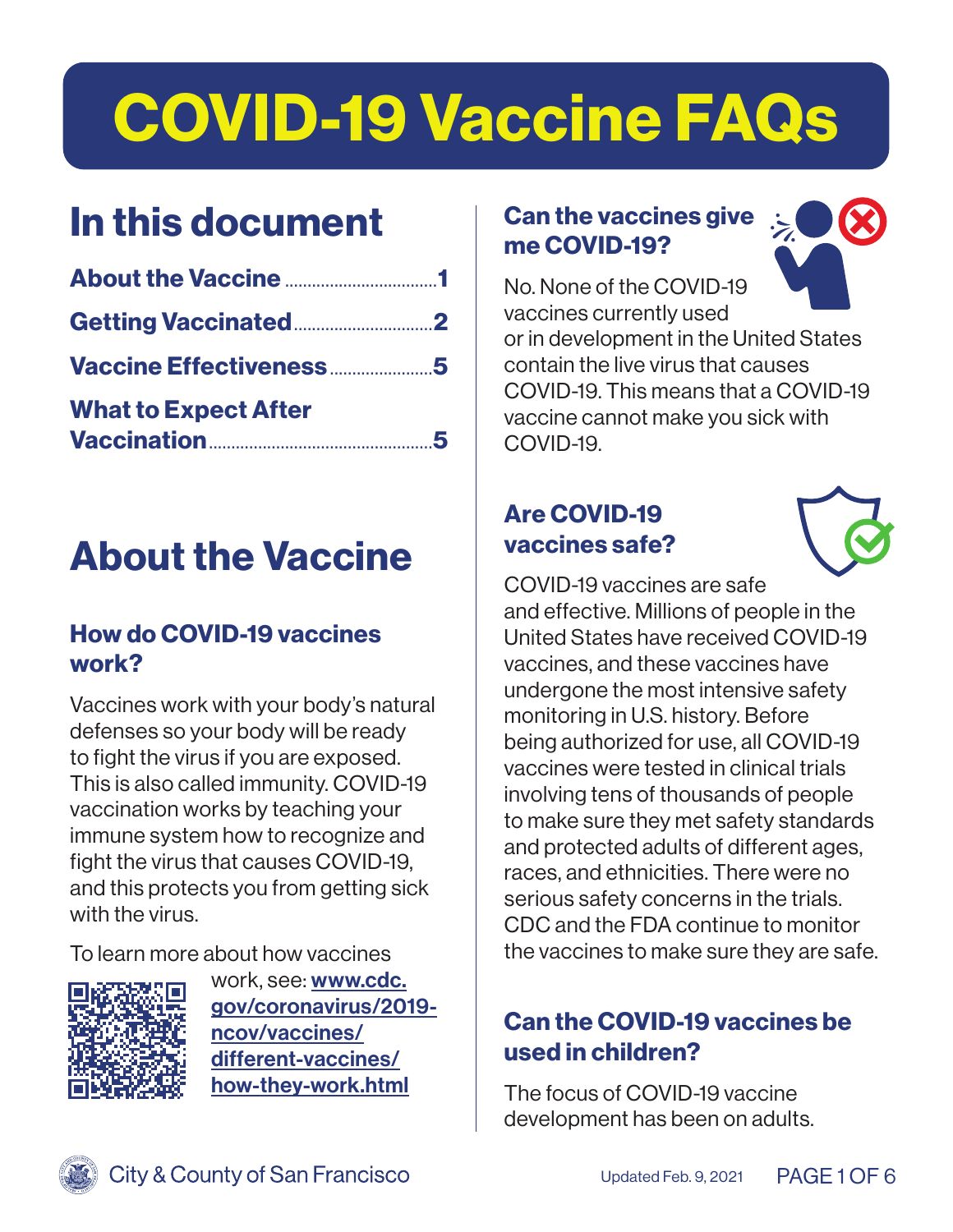<span id="page-1-0"></span>Pfizer's vaccine has been authorized for ages 16 and up. Moderna's vaccine is currently authorized for ages 18 and up. Studies are underway to ensure vaccines are safe and effective in children ages 12 and up before they are authorized for use in that age group.

#### Will the vaccine alter my DNA?



No. The vaccines do not affect or interact with our DNA in any way. The

mRNA never enters the nucleus of the cell, which is where our DNA (genetic material) is kept.

### What are the ingredients in COVID-19 vaccines?

The two COVID-19 vaccines currently available in the United States do not contain eggs, preservatives, or latex.

For a full list of ingredients, please see each vaccine's Fact Sheet for Recipients and Caregivers:



Pfizer-BioNTech COVID-19 Vaccine EUA Fact Sheet for Recipients and Caregivers (Pfizer): [www.fda.gov/](http://www.fda.gov/media/144414/download) [media/144414/download](http://www.fda.gov/media/144414/download)



Moderna COVID-19 Vaccine EUA Fact Sheet for Recipients and Caregivers (Moderna): [www.fda.gov/](http://www.fda.gov/media/144638/download) [media/144638/download](http://www.fda.gov/media/144638/download)

#### Can people still get the vaccine if they want to have children in the future?



Yes. People who want to get pregnant in the future can receive the COVID-19 vaccine when it becomes available to them. Based on current knowledge, medical experts believe the COVID-19 vaccines are unlikely to pose a short or long-term risk to those wanting to become pregnant.

# Getting Vaccinated

# When will I get vaccinated?



The COVID-19 vaccines

are here, but supply is low. Even if you are eligible, there may not be a dose available right now. The vaccines are expected to be available to everyone by the end of 2021. The federal and state government is overseeing the distribution of vaccines. The state of California developed a prioritization plan for who gets vaccines when, given the limited vaccine supply.



For more on the priority plan and updates of who is getting vaccinated currently, see: [covid19.ca.gov/](http://covid19.ca.gov/vaccines/#When-can-I-get-vaccinated) [vaccines/#When-can-I](http://covid19.ca.gov/vaccines/#When-can-I-get-vaccinated)[get-vaccinated](http://covid19.ca.gov/vaccines/#When-can-I-get-vaccinated)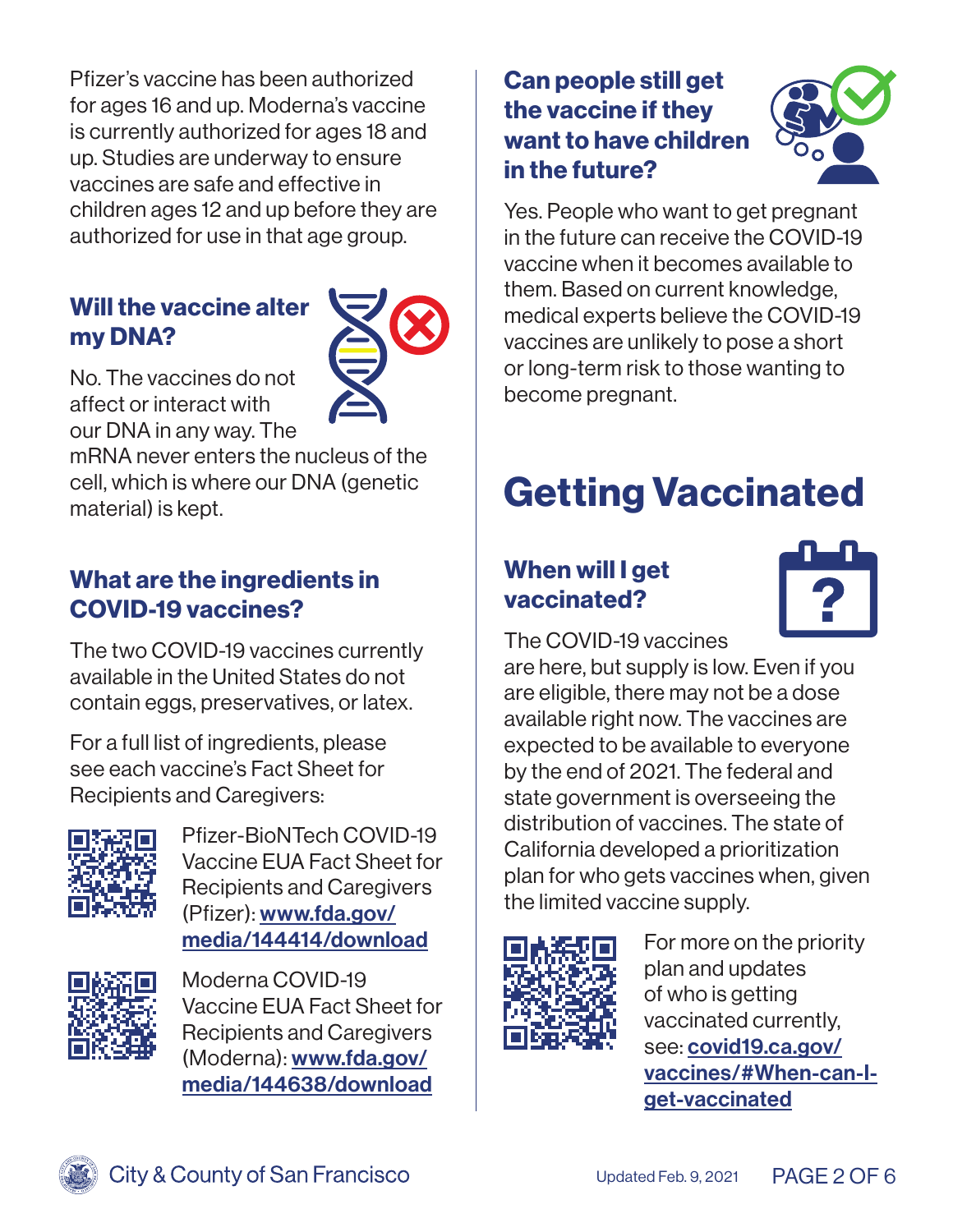

Sign up at **[sf.gov/](http://sf.gov/vaccinenotify)** [vaccinenotify](http://sf.gov/vaccinenotify) to get notified when you're eligible for the COVID-19 vaccine.

#### How can I get the COVID-19 vaccine?

Many people will get vaccinated at one of the high-volume sites that the City and local healthcare providers are currently setting up. Vaccines will also be provided through select community clinics and pharmacies as well as neighborhood vaccine access sites.

#### How many COVID-19 vaccine doses are needed?



The vaccines currently available require two doses spaced 3–4 weeks apart. The first vaccination helps your body recognize the virus and helps prepare your immune system, and the second vaccination strengthens that immune response.

### Is one dose of the COVID-19 vaccine effective?

Getting the second dose of the vaccine will make it more effective. When the COVID-19 vaccine becomes available to you, and after you receive your first dose, you should schedule the second dose appointment before leaving your doctor's office.

# How much do vaccines cost?



Nothing. COVID-19

vaccines, including their administration, are free.

# Will I be able to choose which vaccine I get?

No. The vaccine you get will be based on what your provider has available. SFDPH recommends you get a COVID-19 vaccine when it becomes available to you.

## Is taking the vaccine mandatory?

No, there is no mandatory vaccination requirement from either the state or federal government, but you are strongly encouraged to get the vaccine once it's available to you.

# Do I need to have a COVID-19 test before I get the vaccine?



No, you do not need a COVID-19 test before getting a vaccine.

## I have allergies. Should I take the vaccine?

CDC recommends that people with a history of severe allergic reactions not related to vaccines or injectable medications—such as food, pet, venom,

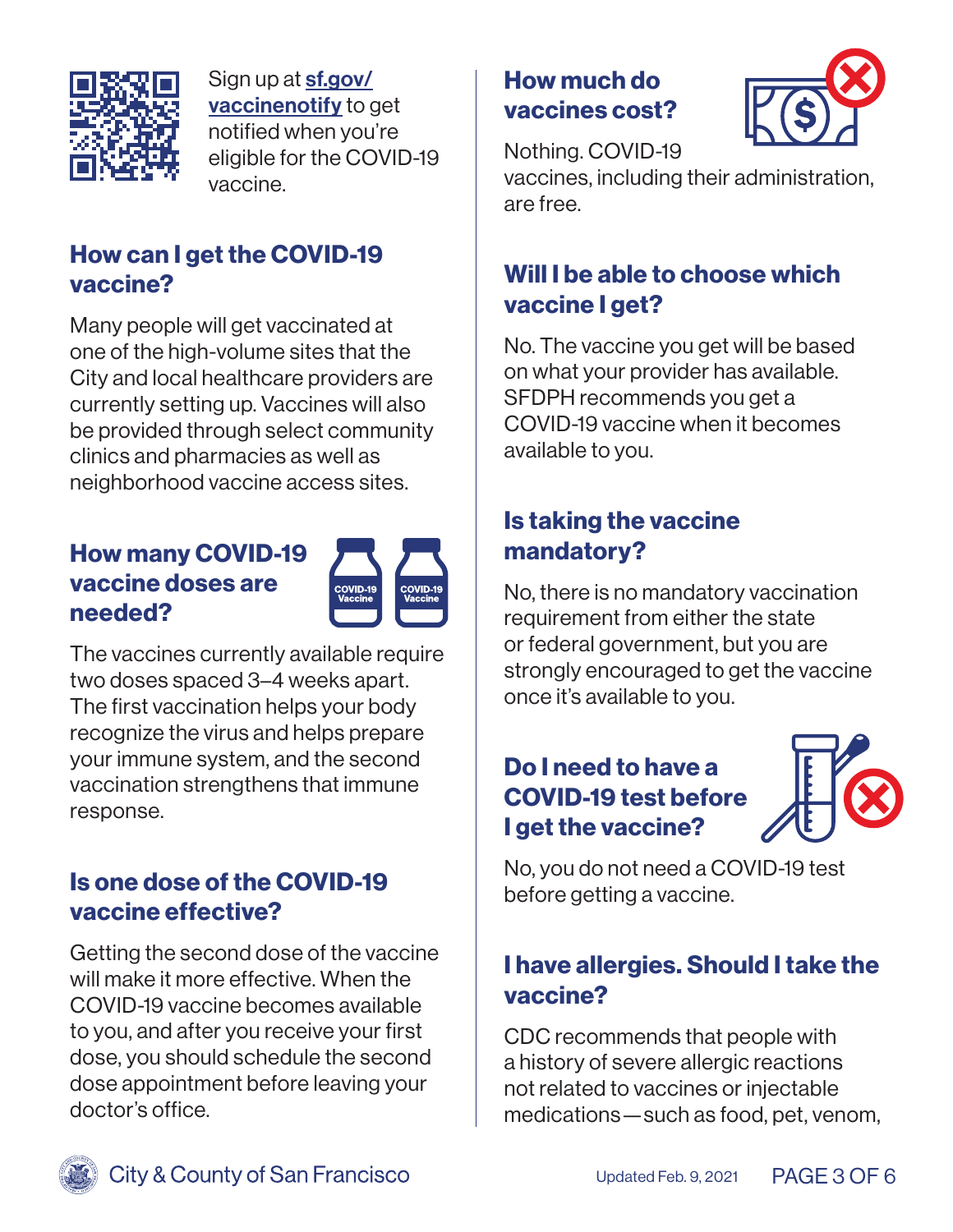environmental, or latex allergies—get vaccinated. If you have had a severe allergic reaction to any ingredient in an mRNA COVID-19 vaccine, you should not get either of the currently available mRNA COVID-19 vaccines. If you had a severe allergic reaction after getting the first dose of an mRNA COVID-19 vaccine, CDC recommends that you should not get the second dose.

### If I already had COVID-19 and recovered, do I still need to get vaccinated?

Yes. You should get vaccinated even if you have already had COVID-19. While you may have some shortterm protection after recovering from COVID-19, we don't know how long this protection will last.

#### Can I get the vaccine if I am pregnant or breastfeeding?



Yes. Pregnant individuals have a higher risk for complications from COVID-19 disease. There are no study results available yet on the safety of COVID-19 vaccines in pregnant individuals. However, experts believe that the vaccines are unlikely to pose a risk to the individual or the fetus. Pregnant individuals can talk with a healthcare provider about their risk of COVID-19 disease and how they might benefit from vaccination.

# Do I need to wear a mask and avoid close contact with others if I have received the full vaccine?

Yes. The first vaccines approved in the US are about 95% effective in preventing sickness from COVID-19. However, we do not know how well they prevent infections that do not cause symptoms. This means that we do not know how common it is for a person who got the vaccine to carry the virus and transmit it to others, including those who have increased risk for severe illness or death.

Therefore, it is still very important for those who are vaccinated, and for the rest of the population who waits for their vaccines, to continue using all the tools available to help stop this pandemic:

- Wear a mask that covers your mouth and nose when outside your home
- Avoid gatherings
- Avoid being indoors with people you don't live with
- Stay at least 6 feet away from others
- Wash your hands often after touching shared objects or touching your face

These tools, together with COVID-19 vaccination, will offer the best protection from getting ill and spreading COVID-19.

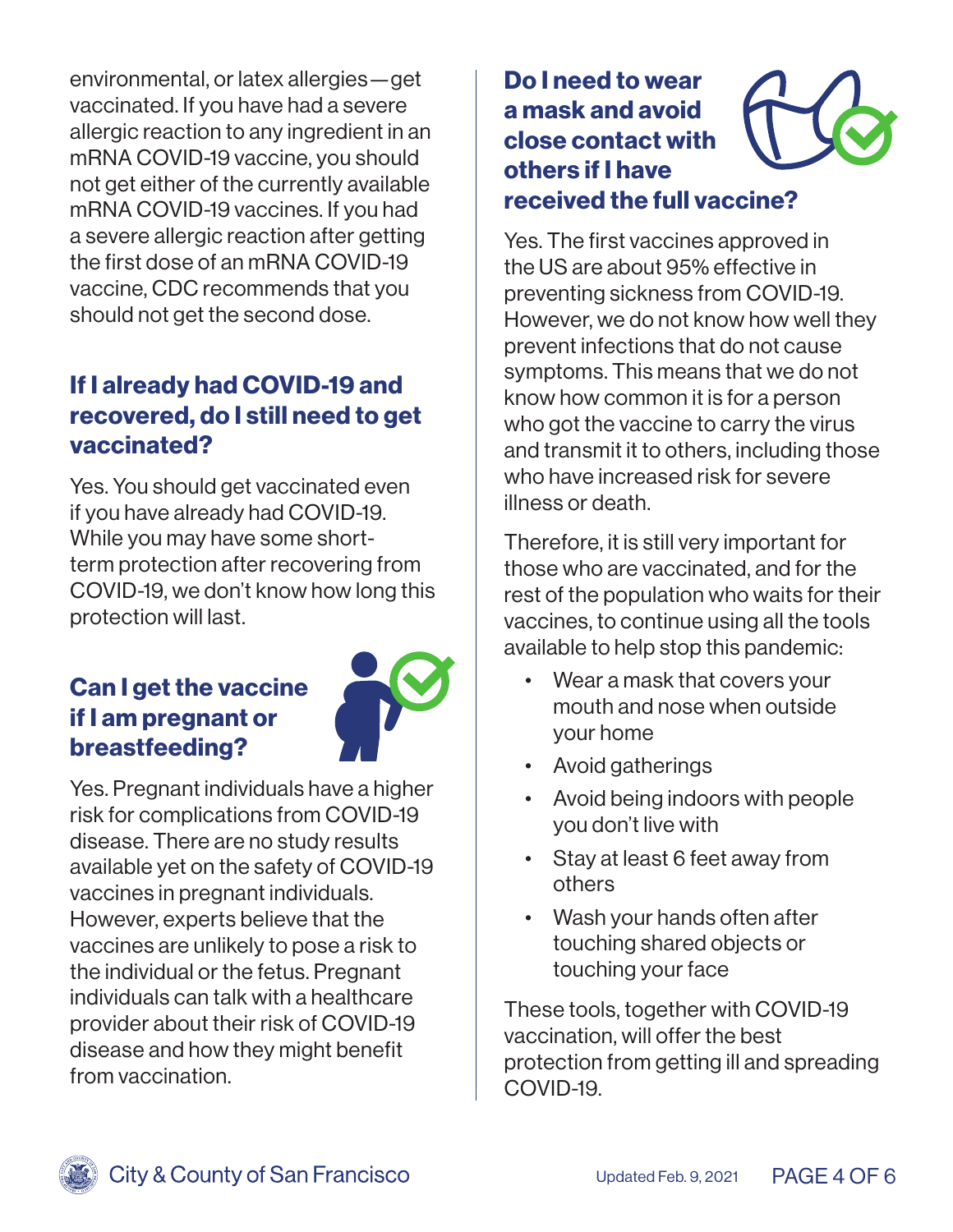# <span id="page-4-0"></span>**Vaccine Effectiveness**

Do the vaccines work differently or have different side effects for people of diverse ages, racial backgrounds, sexes, and other differences?

Trial results have shown that the vaccines are safe and work well for adults of all ages, races, genders, ethnic backgrounds and underlying medical conditions.

#### How long does it take to develop protection after vaccination?



It typically takes a few weeks for the body to build immunity after vaccination. That means it's possible you could be infected with the virus that causes COVID-19 just before or just after vaccination and get sick.

#### How long will the COVID-19 vaccine last?

The research is not complete on this. Further research will tell us more about how long immunity lasts and if people will need more vaccinations in the future.

# Can I still get COVID-19 after I get the vaccine?

It's possible. While current vaccines are shown to be highly effective in preventing people from getting sick from the virus, you can still get COVID-19 and be sick even if you get the vaccine. But until we can vaccinate everyone and because we don't know if the vaccine can stop you from spreading the virus, it's important to continue using all the tools available to help stop this pandemic: wear a mask that covers your mouth and nose when outside your home, avoid gatherings, avoid being indoors with people you don't live with, stay at least 6 feet away from others, and wash your hands often after touching shared objects or touching your face.

# What to Expect After Vaccination

# What are the side effects?

The vaccines may cause side effects in some people. For most people, these side effects will last no longer than 1–3 days.